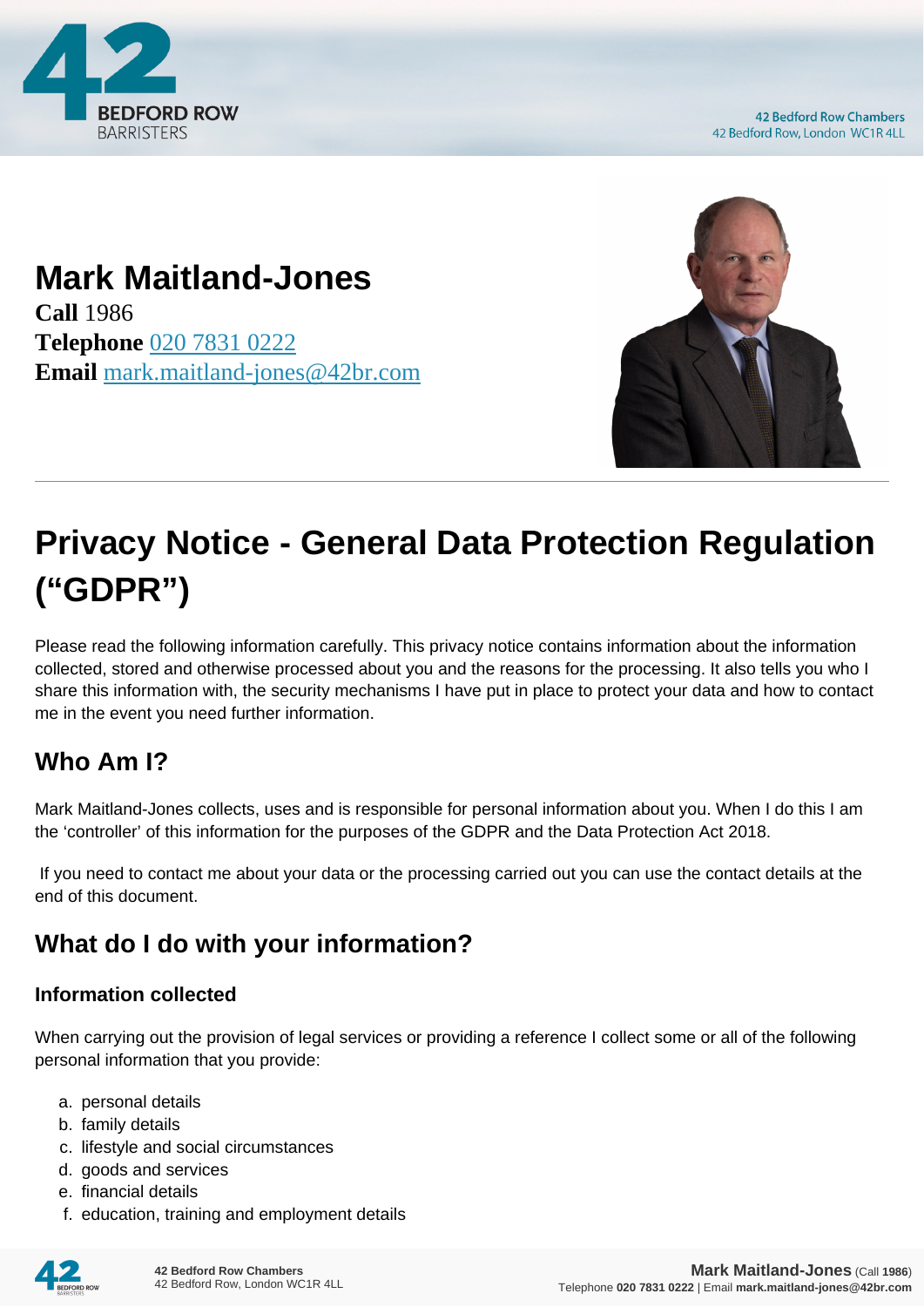

- g. physical or mental health details
- h. racial or ethnic origin
- i. political opinions
- j. religious, philosophical or other beliefs
- k. trade union membership
- l. sex life or sexual orientation
- m. genetic data
- n. biometric data for the purpose of uniquely identifying a natural person
- o. criminal proceedings, outcomes and sentences, and related security measures
- p. other personal data relevant to instructions to provide legal services, including data specific to the instructions in question.

#### **Information collected from other sources.**

The same categories of information may also be obtained from third parties, such as other legal professionals or experts, members of the public, your family and friends, witnesses, courts and other tribunals, investigators, government departments, regulators, public records and registers,

#### **How I use your personal information: Purposes**

I may use your personal information for the following purposes:

- i. to provide legal services to my clients, including the provision of legal advice and representation in courts, tribunals, arbitrations, and mediations
- ii. to keep accounting records and carry out office administration
- iii. to take or defend legal or regulatory proceedings or to exercise a lien
- iv. to respond to potential complaints or make complaints
- v. to check for potential conflicts of interest in relation to future potential cases
- vi. to promote and market my services
- vii. to carry out anti-money laundering and terrorist financing checks
- viii. to train other barristers and when providing work-shadowing opportunities
- ix. to respond to requests for references
- x. when procuring goods and services
- xi. to publish legal judgments and decisions of courts and tribunals
- xii. as required or permitted by law.

#### **Whether information has to be provided by you, and why**

If I have been instructed by you or on your behalf on a case or if you have asked for a reference, your personal information has to be provided, to enable me to provide you with advice or representation or the reference, and to enable me to comply with my professional obligations, and to keep accounting records.

#### **The legal basis for processing your personal information**

I rely on the following as the lawful bases on which I collect and use your personal information:

• If you have consented to the processing of your personal information, then I may process your information

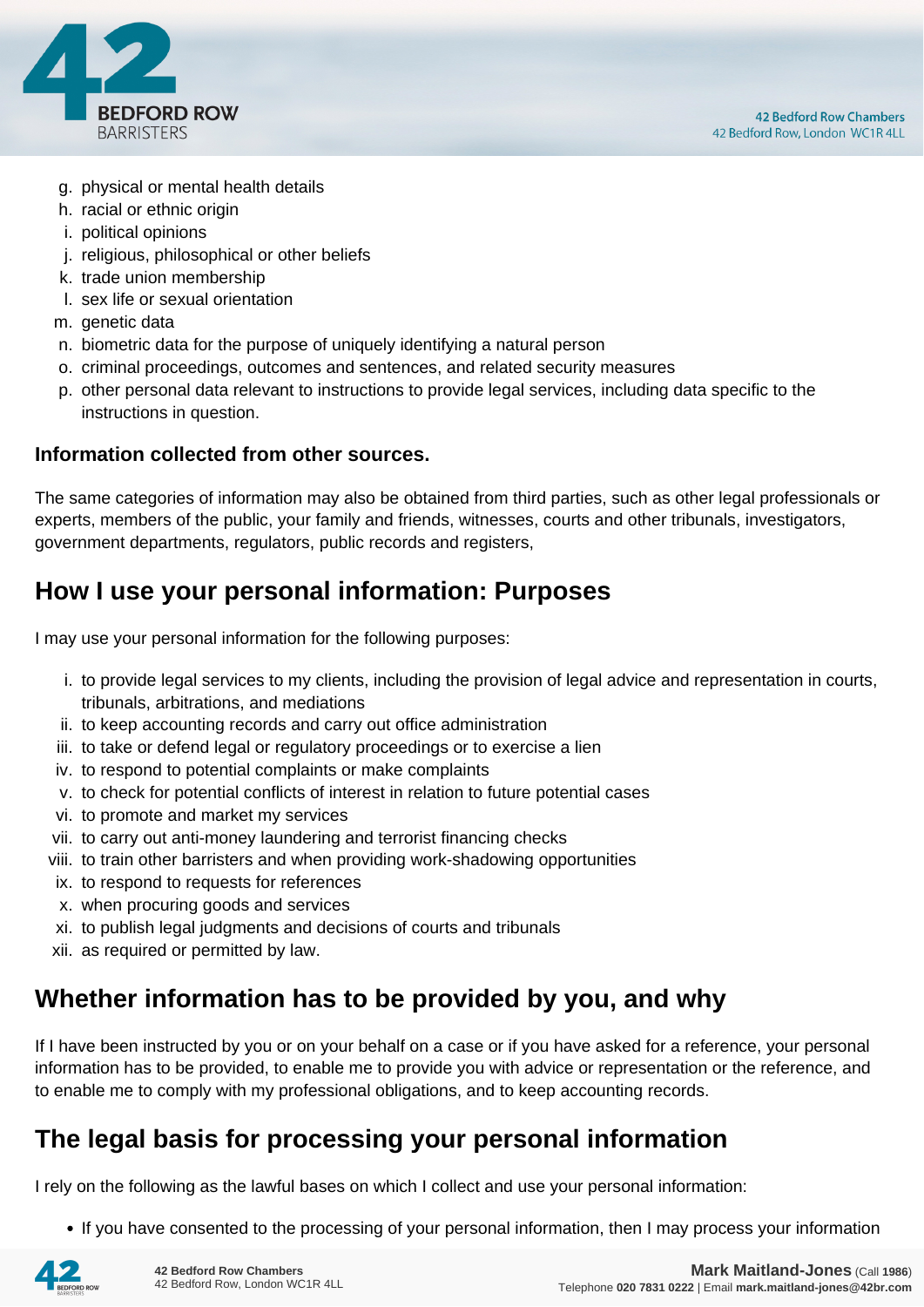

for the Purposes set out above to the extent to which you have consented to me doing so.

- If you are a client, processing is necessary for the performance of a contract for legal services or in order to take steps at your request prior to entering into a contract.
- In relation to information which is in categories (g) to (o) above (these being categories which are considered to include particularly sensitive information and which include information about criminal convictions or proceedings) I rely on your consent for any processing for the purposes set out in purposes (ii), (iv), (vi), (viii) and (ix) above. I need your consent to carry out processing of this data for these purposes. However, if you do not consent to processing for purposes (iv) and (ix) (responding to potential complaints and providing a reference) I will be unable to take your case or to provide a reference. This is because I need to be able to retain all the material about your case until there is no prospect of a complaint and to provide an informed and complete reference.
- In relation to information in categories (g) to (o) above (these being categories which are considered to be particularly sensitive information and include information about criminal convictions or proceedings), I am entitled by law to process the information where the processing is necessary for legal proceedings, legal advice, or otherwise for establishing, exercising or defending legal rights.
- In relation to information which is not in categories (g) to (o) above, I rely on my legitimate interest and/or the legitimate interests of a third party in carrying out the processing for the Purposes set out above.
- In certain circumstances processing may be necessary in order that I can comply with a legal obligation to which I am subject (including carrying out anti-money laundering or terrorist financing checks).
- The processing is necessary to publish judgments or other decisions of courts or tribunals.

#### **Who will I share your personal information with?**

 If you are a client, some of the information you provide will be protected by legal professional privilege unless and until the information becomes public in the course of any proceedings or otherwise. As a barrister I have an obligation to keep your information confidential, except where it otherwise becomes public or is disclosed as part of the case or proceedings.

It may be necessary to share your information with the following:

- data processors, such as my Chambers staff, IT support staff, email providers, data storage providers
- other legal professionals
- experts and other witnesses
- prosecution authorities
- courts and tribunals
- the staff in my chambers
- trainee barristers
- lay clients
- family and associates of the person whose personal information I am processing
- in the event of complaints, the Head of Chambers, other members of Chambers who deal with complaints, the Bar Standards Board, and the Legal Ombudsman
- other regulatory authorities
- current, past or prospective employers
- education and examining bodies
- business associates, professional advisers and trade bodies, e.g. the Bar Council
- the intended recipient, where you have asked me to provide a reference.
- the general public in relation to the publication of legal judgments and decisions of courts and tribunals .

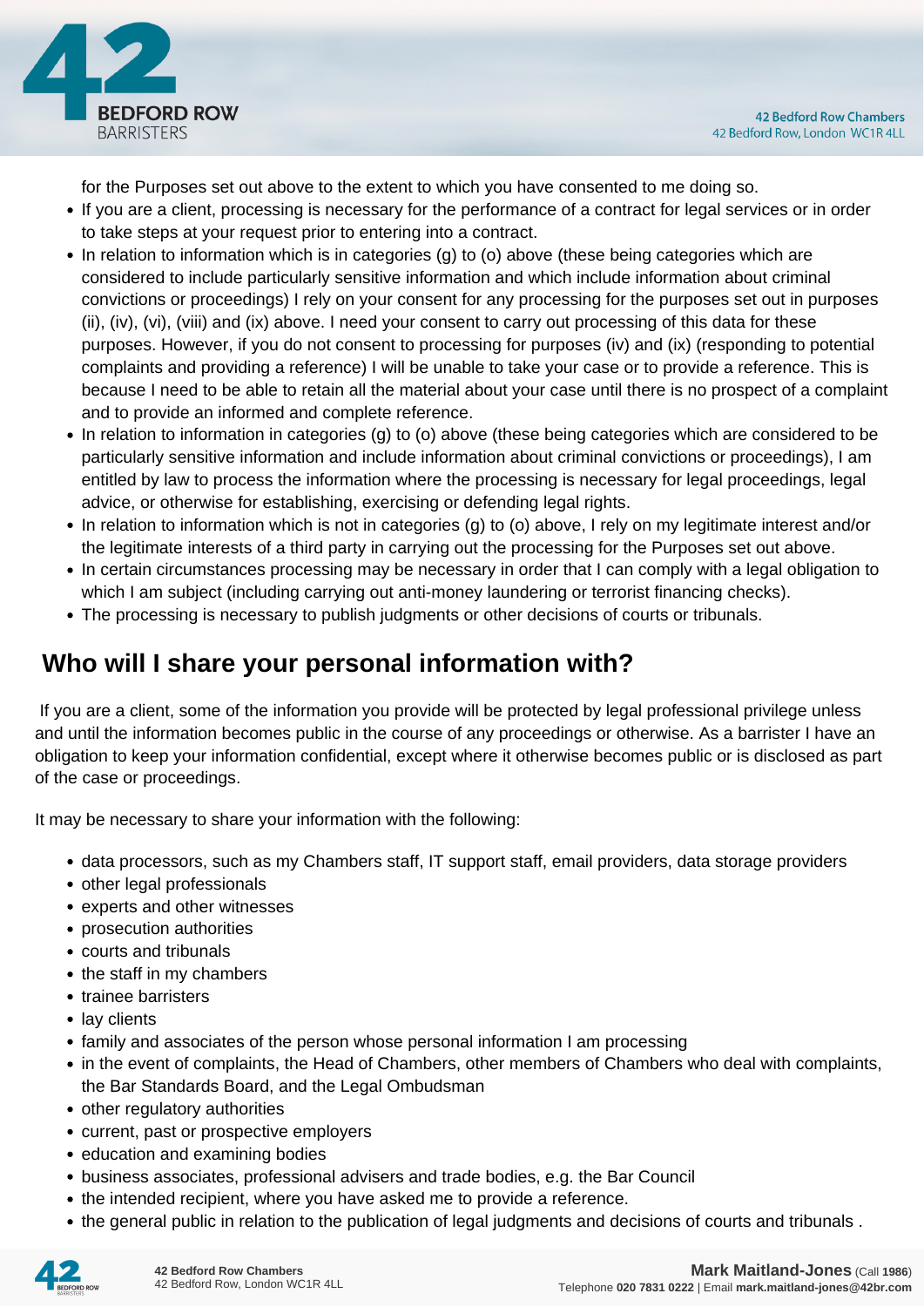

I may be required to provide your information to regulators, such as the Bar Standards Board, the Financial Conduct Authority or the Information Commissioner's Office. In the case of the Information Commissioner's Office, there is a risk that your information may lawfully be disclosed by them for the purpose of any other civil or criminal proceedings, without my consent or yours, which includes privileged information.

I may also be required to disclose your information to the police or intelligence services, where required or permitted by law.

#### **Sources of information**

The personal information I obtain may include information which has been obtained from:

- other legal professionals
- experts and other witnesses
- prosecution authorities
- courts and tribunals
- trainee barristers
- lay clients
- family and associates of the person whose personal information I am processing
- in the event of complaints, the Head of Chambers, other members of Chambers who deal with complaints, the Bar Standards Board, and the Legal Ombudsman
- other regulatory authorities
- current, past or prospective employers
- education and examining bodies
- business associates, professional advisers and trade bodies, e.g. the Bar Council
- the intended recipient, where you have asked me to provide a reference.
- the general public in relation to the publication of legal judgments and decisions of courts and tribunals .
- data processors, such as my Chambers staff, IT support staff, email providers, data storage providers and typists
- public sources, such as the press, public registers and law reports.

### **Transfer of your information outside the European Economic Area (EEA)**

This privacy notice is of general application and as such it is not possible to state whether it will be necessary to transfer your information out of the EEA in any particular case or for a reference. However, if you reside outside the EEA or your case or the role for which you require a reference involves persons or organisations or courts and tribunals outside the EEA then it may be necessary to transfer some of your data to that country outside of the EEA for that purpose. If you are in a country outside the EEA or if the instructions you provide come from outside the EEA then it is inevitable that information will be transferred to those countries. If this applies to you and you wish additional precautions to be taken in respect of your information please indicate this when providing initial instructions.

Some countries and organisations outside the EEA have been assessed by the European Commission and their data protection laws and procedures found to show adequate protection. The list can be found here. Most do not. If your information has to be transferred outside the EEA, then it may not have the same protections and you

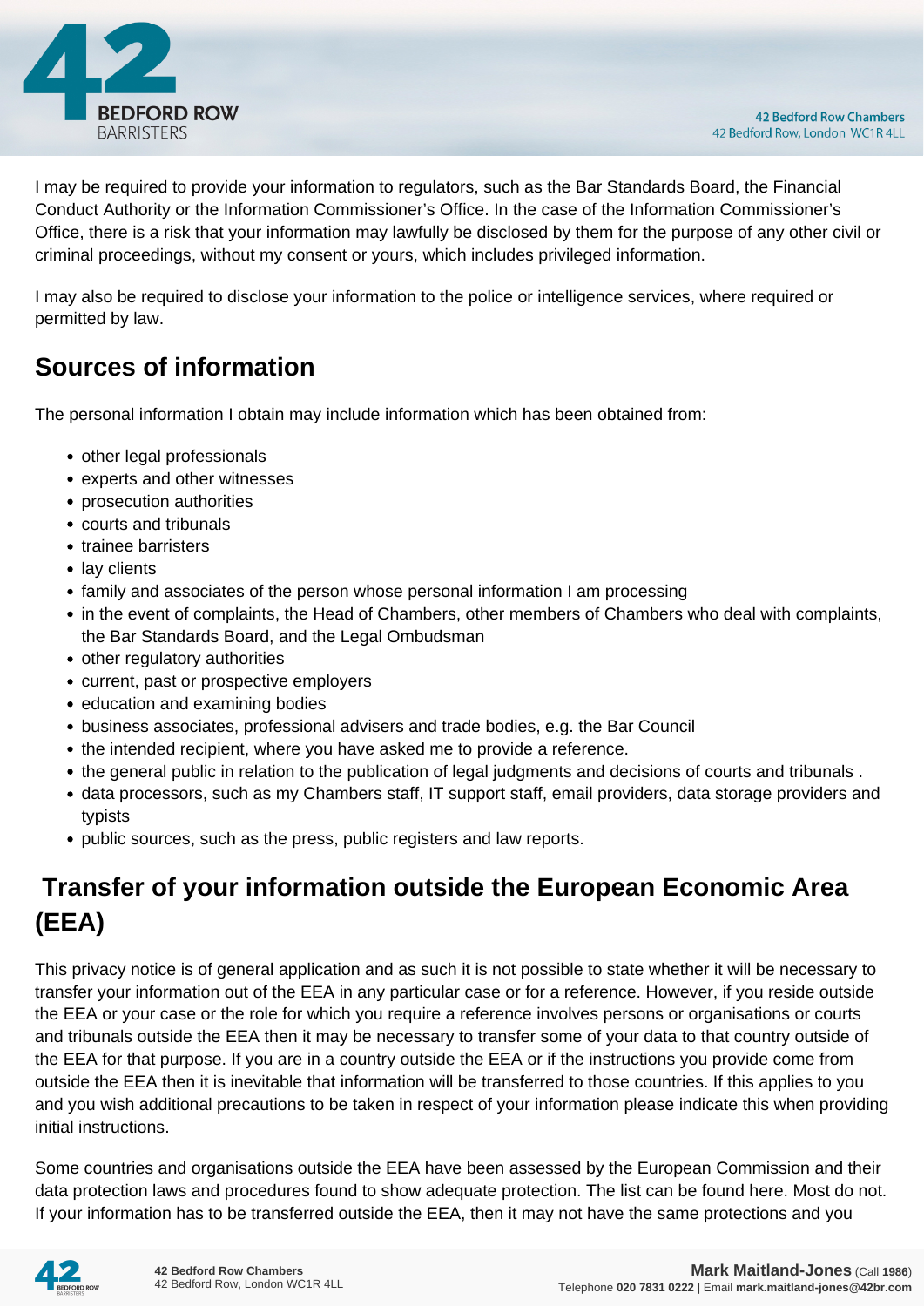

may not have the same rights as you would within the EEA.

I may transfer your personal information to the following which are located outside the European Economic Area (EEA):

cloud data storage services based in the USA who have agreed to comply with the EU-

U.S. Privacy Shield, in order to enable me to store your data and/or backup copies of your data so that I may access your data when I need to. The USA does not have the same data protection laws as the EU but the EU-U.S. Privacy Shield has been recognised by the European Commission as providing adequate protection. To obtain further details of that protection see [https://ec.europa.eu/info/law/law-topic/data- protection/data-transfers](https://ec.europa.eu/info/law/law-topic/data- protection/data-transfers-outside-eu/eu-us-privacy-shield_en)[outside-eu/eu-us-privacy-shield\\_en.](https://ec.europa.eu/info/law/law-topic/data- protection/data-transfers-outside-eu/eu-us-privacy-shield_en)

cloud data storage services based in Switzerland, in order to enable me to store your data and/or backup copies of your data so that I may access your data when I need to. Switzerland does not have the same data protection laws as the EU but has been recognised by the European Commission as providing adequate protection; see https://ec.europa.eu/info/law/law-topic/data-protection/data-transfers-outsideeu/adequacy-protection-personal-data-non-eu-countries\_en.

If I decide to publish a judgment or other decision of a Court or Tribunal containing your information then this will be published to the world.

I will not otherwise transfer personal information outside the EEA except as necessary for providing legal services or for any legal proceedings.

If you would like any further information please use the contact details at the end of this document.

#### **How long will I store your personal data?**

I will normally store all your information:

- For 16 years from the last work done on a case. This is because it may be needed for potential legal proceedings. At this point any further retention will be reviewed and the data will be marked for deletion or marked for retention for a further period. The latter retention period is likely to occur only where the information is needed for legal proceedings, regulatory matters or active complaints. Deletion will be carried out (without further notice to you) as soon as reasonably practicable after the data is marked for deletion.
- Names and contact details held for marketing purposes will be stored indefinitely or until I or my clerks become aware or are informed that the individual has ceased to be a potential client.

#### **Consent**

As explained above, I am relying on your explicit consent to process your information in categories (g) to (o) above. You provided this consent when you agreed that I would provide legal services/you asked me to provide a reference.

You have the right to withdraw this consent at any time, but this will not affect the lawfulness of any processing activity I have carried out prior to you withdrawing your consent. However, where I also rely on other bases for

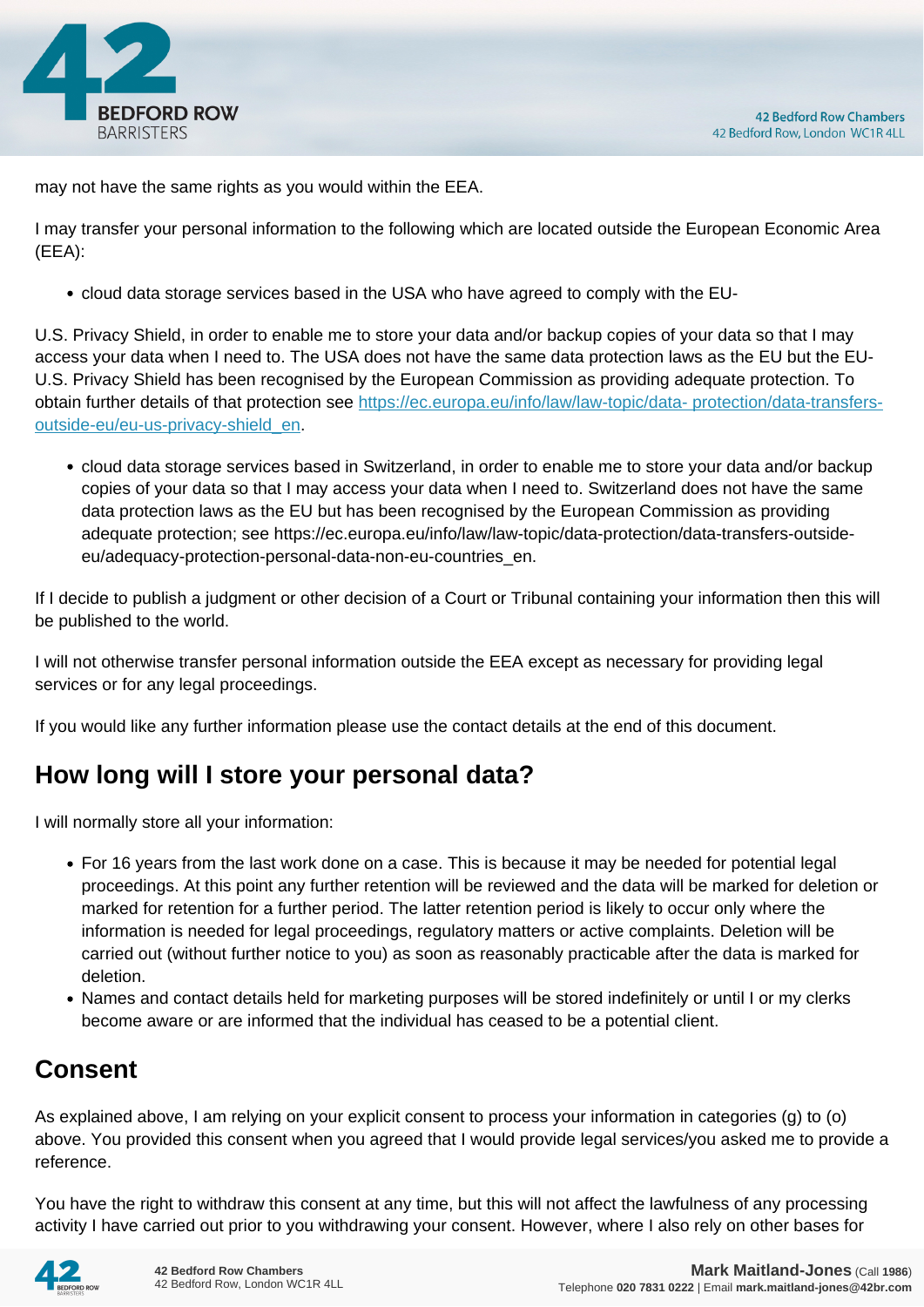

processing your information, you may not be able to prevent processing of your data. For example, if you have asked me to work for you and I have spent time on your case, you may owe me money which I will be entitled to claim.

If there is an issue with the processing of your information, please contact my clerks using the contact details below.

## **Your Rights**

Under the GDPR, you have a number of rights that you can exercise in certain circumstances. These are free of charge. In summary, you may have the right to:

- Ask for access to your personal information and other supplementary information;
- Ask for correction of mistakes in your data or to complete missing information I hold on you;
- Ask for your personal information to be erased, in certain circumstances;
- Receive a copy of the personal information you have provided to me or have this information sent to a third party. This will be provided to you or the third party in a structured, commonly used and machine readable format, e.g. a Word file;
- Object at any time to processing of your personal information for direct marketing;
- Object in certain other situations to the continued processing of your personal information;
- Restrict my processing of your personal information in certain circumstances;
- Request not to be the subject to automated decision-making which produces legal effects that concern you or affects you in a significant way.

If you want more information about your rights under the GDPR please see the Guidance from the Information Commissioners Office on Individual's rights under the GDPR.

If you want to exercise any of these rights, please:

- Use the contact details at the end of this document;
- I may need to ask you to provide other information so that you can be identified;
- Please provide a contact address so that you can be contacted to request further information to verify your identity;
- Provide proof of your identity and address;
- State the right or rights that you wish to exercise.

I will respond to you within one month from when I receive your request.

#### **Marketing Emails**

Please note if you wish to unsubscribe from any marketing emails that you have previously received and/or signed up for, you can do so by emailing: clerks@42br.com

Please note it may take up to 30 days for this to become effective.